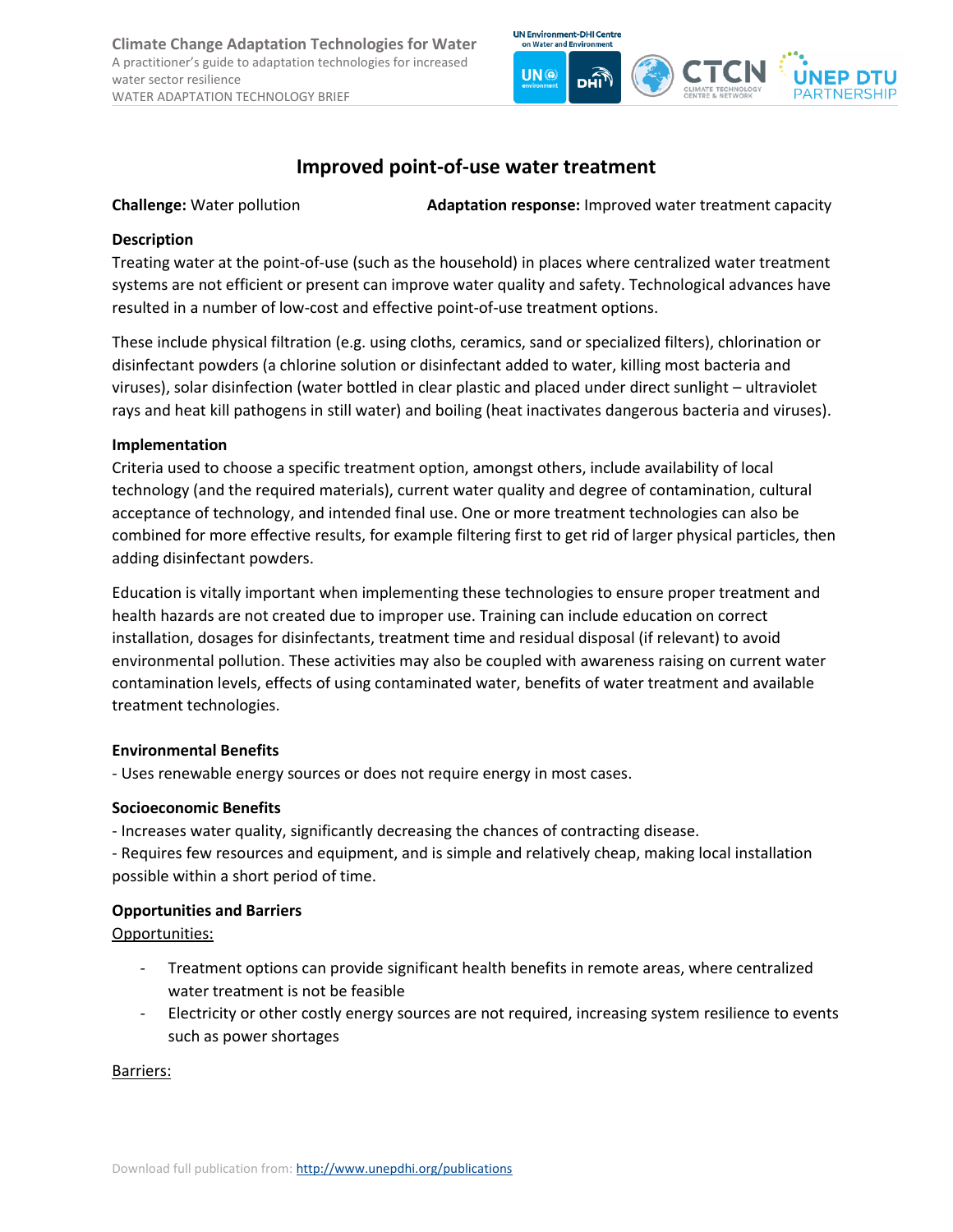

- Certain treatments, especially chemical disinfectants, may lead to foul odours, taste and discoloration of the water, reducing consumer satisfaction (there are new treatments that are odourless and tasteless)
- Some treatment methods are time consuming and not suitable for large volumes, such as solar distillation, which can take up to two days
- May not be suited for all needs, for example highly contaminated water is difficult to clean and may not be potable even after treatment

### **Implementation considerations\***

| Technological maturity:   | 4-5     |
|---------------------------|---------|
| Initial investment:       | $1 - 3$ |
| Operational costs:        | $1 - 2$ |
| Implementation timeframe: | $1 - 2$ |

\* This adaptation technology brief includes a general assessment of four dimensions relating to implementation of the technology. It represents an indicative assessment scale of 1-5 as follows:

*Technological maturity*: 1 - in early stages of research and development, to 5 – fully mature and widely used

*Initial investment*: 1 – very low cost, to 5 – very high cost investment needed to implement technology

*Operational costs*: 1 – very low/no cost, to 5 – very high costs of operation and maintenance

*Implementation timeframe*: 1 – very quick to implement and reach desired capacity, to 5 – significant time investments needed to establish and/or reach full capacity

This assessment is to be used as an indication only and is to be seen as relative to the other technologies included in this guide. More specific costs and timelines are to be identified as relevant for the specific technology and geography.